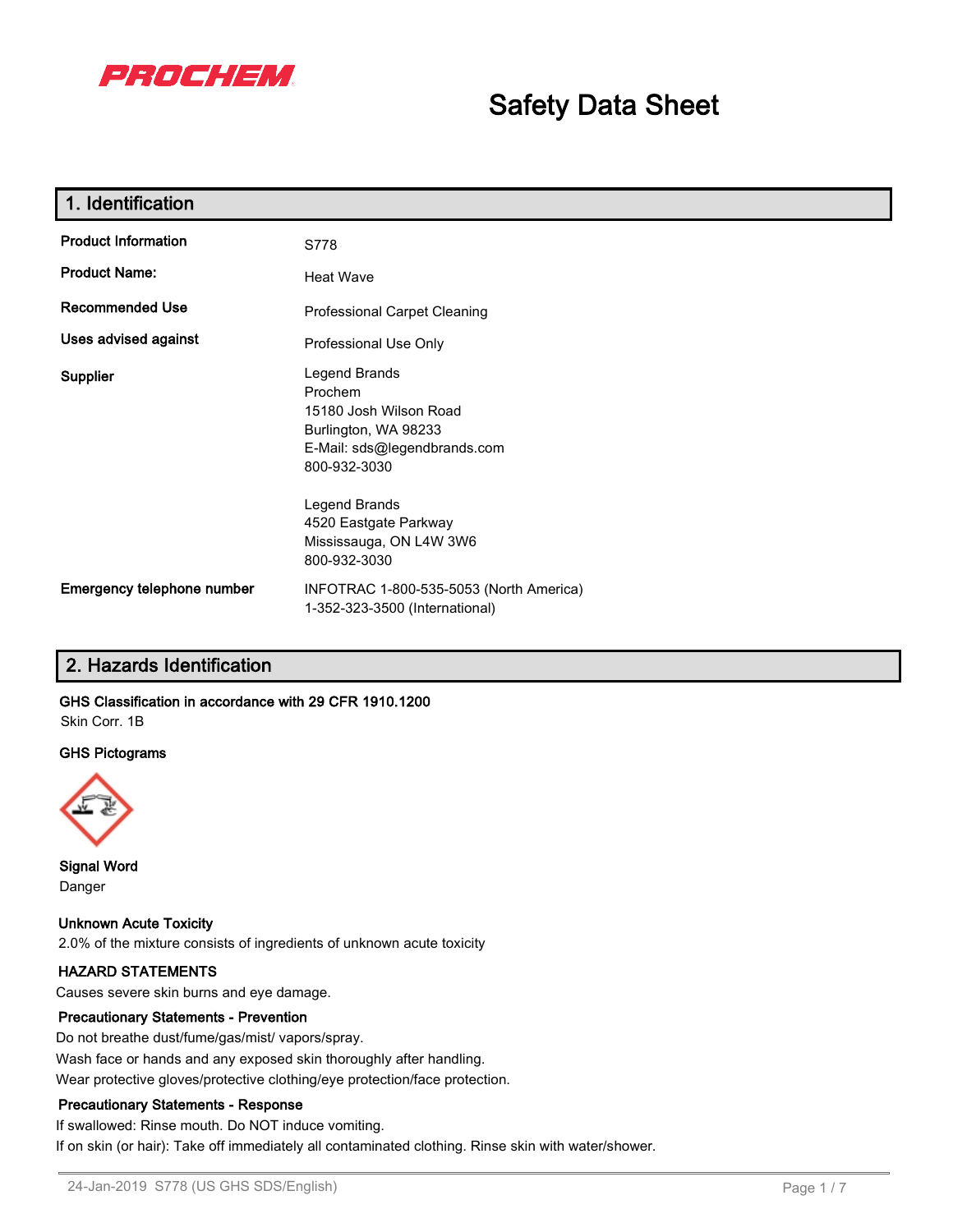If inhaled: Remove person to fresh air and keep comfortable for breathing.

If in eyes: Rinse cautiously with water for several minutes. Remove contact lenses, if present and easy

to do. Continue rinsing.

Immediately call a poison center/doctor.

Wash contaminated clothing before reuse.

#### **Precautionary Statements - Storage**

Store locked up.

### **Precautionary Statements - Disposal**

Dispose of contents in accordance with local/regional/national/international regulations.

### **3. Composition/Information on Ingredients**

| <b>Chemical Name</b>           | CAS-No.    | Wt. %       |
|--------------------------------|------------|-------------|
| SODIUM TRIPOLYPHOSPHATE        | 7758-29-4  | 50-75       |
| Sodium carbonate               | 497-19-8   | $10 - 25$   |
| Sodium Metasilicate            | 6834-92-0  | $2.5 - 10$  |
| Alcohols, C10-14, ethoxylated  | 66455-15-0 | $2.5 - 10$  |
| 2-(2-BUTOXYETHOXY)ETHANOL      | 112-34-5   | $2.5 - 10$  |
| Decyl phenoxybenzenedisulfonic | 36445-71-3 | $1.0 - 2.5$ |
| Tetrasodium Pyrophosphate      | 7722-88-5  | $1.0 - 2.5$ |
| Ethoxylated C12-16 Alcohols    | 68551-12-2 | $0.1 - 1.0$ |

The exact percentage (concentration) of composition has been withheld as a trade secret.

### **4. First-aid Measures**

#### **Description of first-aid measures**

#### **General advice**

Call a physician if irritation develops or persists.

**Inhalation**

Move to fresh air.

### **Skin contact**

Wash off immediately with soap and plenty of water. Remove all contaminated clothes and shoes.

#### **Eye contact**

Rinse thoroughly with plenty of water for at least 15 minutes and consult a physician. Remove contact lenses, if present.

#### **Ingestion**

Do NOT induce vomiting. Never give anything by mouth to an unconscious person. Gently wipe or rinse the inside of the mouth with water.

#### **Symptoms**

See Section 2.2, Label Elements and/or Section 11, Toxicological effects.

#### **Notes to physician**

Treat symptomatically.

#### **5. Fire-fighting Measures**

#### **Extinguishing media**

#### **Suitable extinguishing media**

Use extinguishing measures that are appropriate to local circumstances and the surrounding environment.

#### **Extinguishing media which shall not be used for safety reasons**

High volume water jet.

#### **Special hazards arising from the substance or mixture**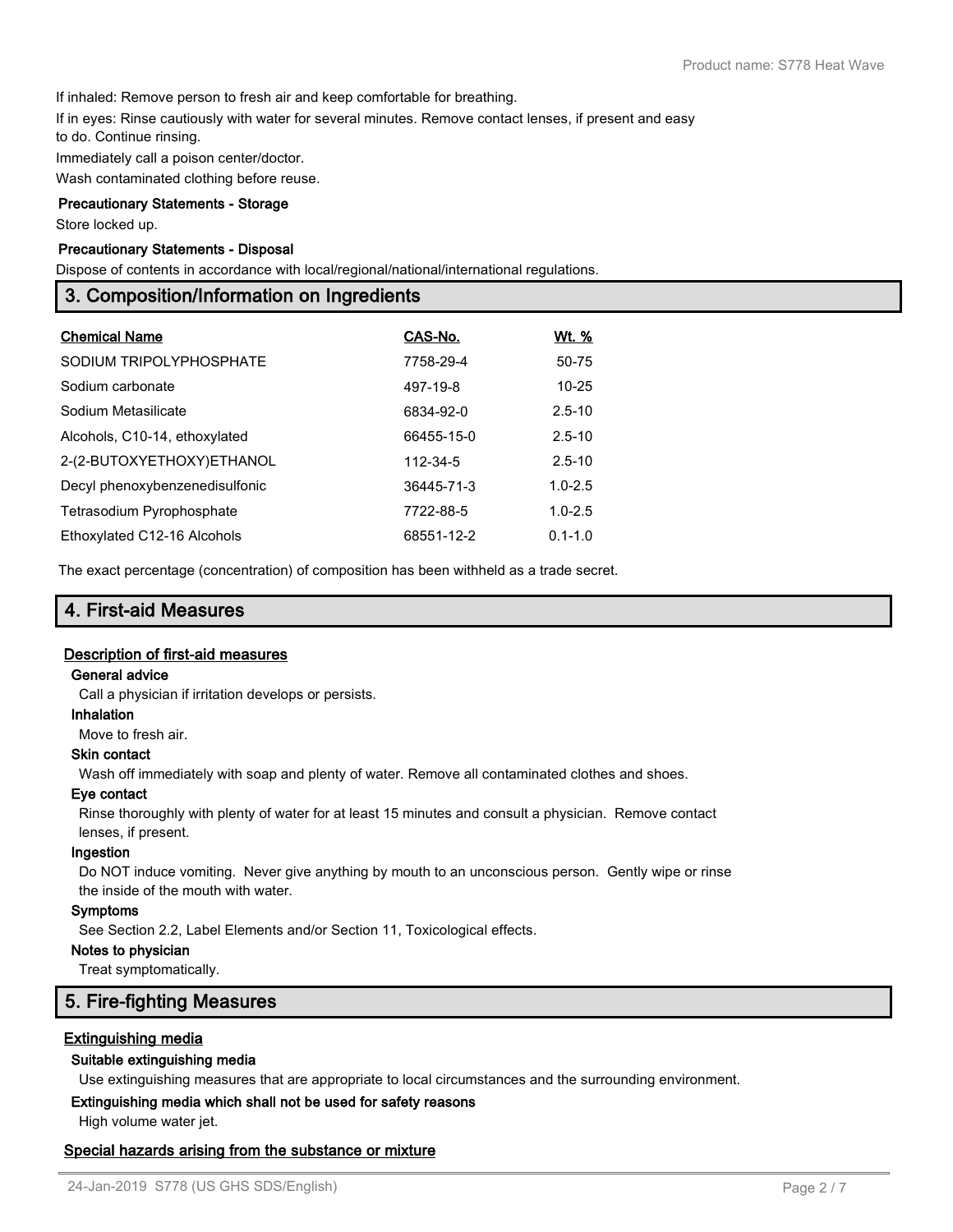No information available.

#### **Advice for firefighters**

As in any fire, wear self-contained breathing apparatus pressure-demand, MSHA/NIOSH (approved or equivalent) and full protective gear

### **6. Accidental Release Measures**

#### **Personal precautions, protective equipment and emergency procedures**

**Personal precautions**

No Information

#### **Advice for emergency responders**

Avoid contact with skin, eyes and clothing. Ensure adequate ventilation, especially in confined areas. Do not breathe vapors or spray mist. Use personal protection recommended in Section 8.

#### **Environmental precautions**

Prevent product from entering drains. See Section 12 for additional Ecological information.

#### **Methods and materials for containment and cleaning up**

#### **Methods for Containment**

Prevent further leakage or spillage if safe to do so. Pick up and transfer to properly labeled containers.

#### **Methods for cleaning up**

Use personal protective equipment as required.

#### **Reference to other sections**

See section 8 for more information

### **7. Handling and Storage**

#### **Conditions for safe storage, including any incompatibilities**

#### **Advice on safe handling**

Handle in accordance with good industrial hygiene and safety practice.

#### **Hygiene measures**

See section 7 for more information.

#### **Storage Conditions**

Keep containers tightly closed in a cool, well-ventilated place.

### **8. Exposure Controls/Personal Protection**

| Ingredients with Occupational Exposure Limits                                                                                                    |                      |                       |                     |                         |  |
|--------------------------------------------------------------------------------------------------------------------------------------------------|----------------------|-----------------------|---------------------|-------------------------|--|
| <b>Chemical Name</b>                                                                                                                             | <b>ACGIH TLV-TWA</b> | <b>ACGIH-TLV STEL</b> | <b>OSHA PEL-TWA</b> | <b>OSHA PEL-CEILING</b> |  |
| 2-(2-BUTOXYETHOXY)ETHANOL                                                                                                                        | 10 ppm               | N.E.                  | N.E.                | N.E.                    |  |
| TLV = Threshold Limit Value TWA = Time Weighted Average PEL = Permissible Exposure Limit STEL = Short-Term Exposure Limit N.E. = Not Established |                      |                       |                     |                         |  |
| <b>Engineering Measures</b>                                                                                                                      |                      |                       |                     |                         |  |
| Showers, eyewash stations, and ventilation systems.                                                                                              |                      |                       |                     |                         |  |
| Personal protective equipment                                                                                                                    |                      |                       |                     |                         |  |
| <b>Eye/Face Protection</b>                                                                                                                       |                      |                       |                     |                         |  |
| Safety glasses with side-shields.                                                                                                                |                      |                       |                     |                         |  |
| Skin and body protection                                                                                                                         |                      |                       |                     |                         |  |
| Wear suitable protective clothing.                                                                                                               |                      |                       |                     |                         |  |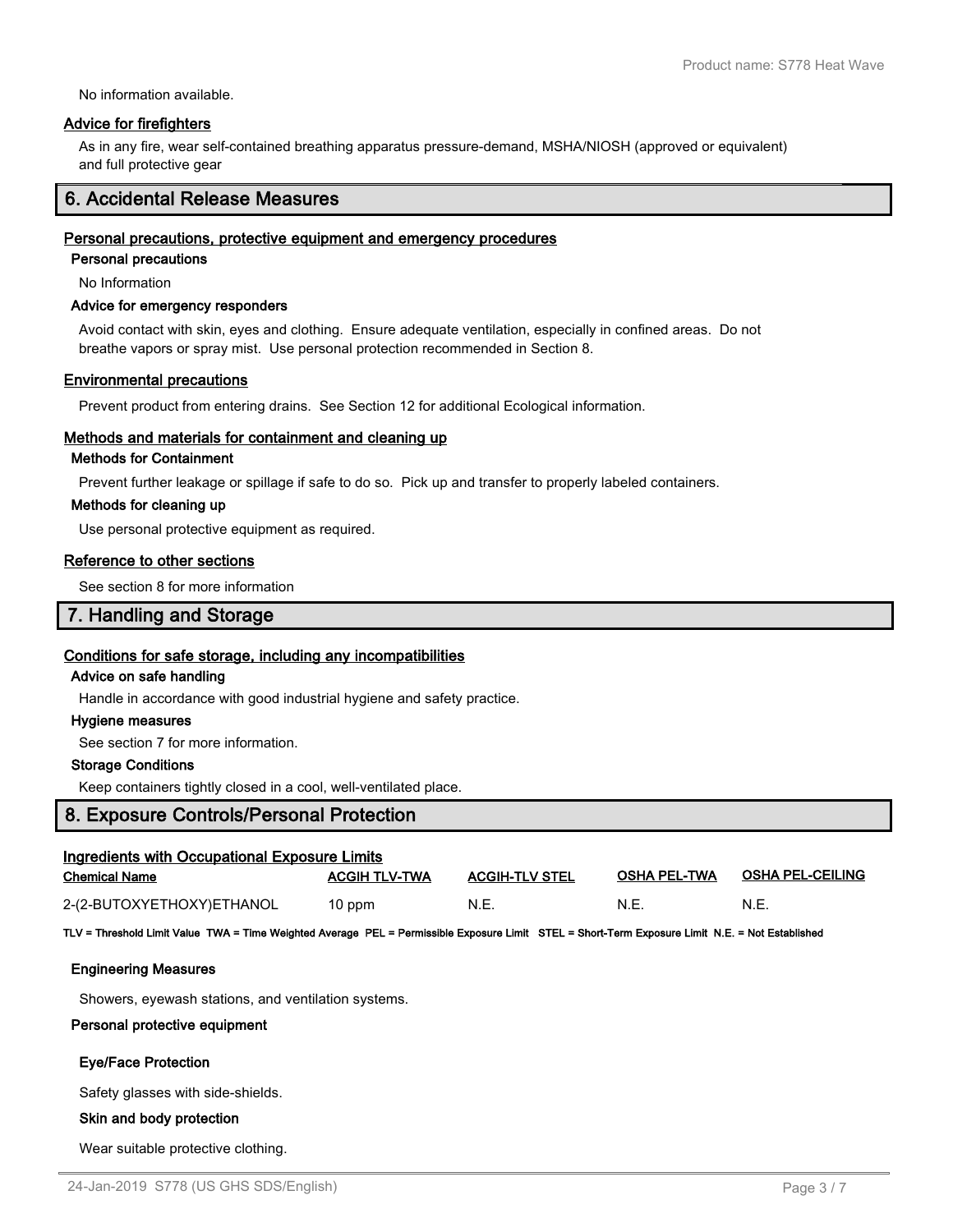#### **Respiratory protection**

In case of insufficient ventilation wear suitable respiratory equipment.

#### **Hygiene measures**

See section 7 for more information.

# **9. Physical and chemical properties**

### **Information on basic physical and chemical properties**

| <b>Physical state</b>                    | Powder                   |
|------------------------------------------|--------------------------|
| Appearance                               | Powder                   |
| Color                                    | Orange                   |
| Odor                                     | Floral - Citrus          |
| <b>Odor Threshold</b>                    | No Information           |
| рH                                       | 11.42 @ 1% solution      |
| Melting/freezing point, °C (°F)          | No Information           |
| Flash Point, °C (°F)                     | No Information           |
| Boiling point/boiling range, °C (°F)     | 230 (446)                |
| <b>Evaporation rate</b>                  | No Information Available |
| <b>Explosive properties</b>              | No Information           |
| Vapor pressure                           | No Information           |
| Vapor density                            | No Information           |
| Specific Gravity (g/cm <sup>3</sup> )    | 0.724                    |
| <b>Water solubility</b>                  | Soluble                  |
| <b>Partition coefficient</b>             | No Information           |
| Autoignition temperature, °C             | No Information           |
| Decomposition Temperature °C             | No Information           |
| Viscosity, kinematic                     | No Information           |
| <b>Other information</b>                 |                          |
| Volatile organic compounds (VOC) content | 0%                       |
| Density, Ib/gal                          | No Information           |

### **10. Stability and Reactivity**

#### **Reactivity**

Stable under normal conditions.

#### **Chemical stability**

Stable under recommended storage conditions.

#### **Possibility of hazardous reactions**

None known based on information supplied

**Conditions to Avoid**

None known

#### **Incompatible Materials**

None known based on information supplied

#### **Hazardous Decomposition Products**

None known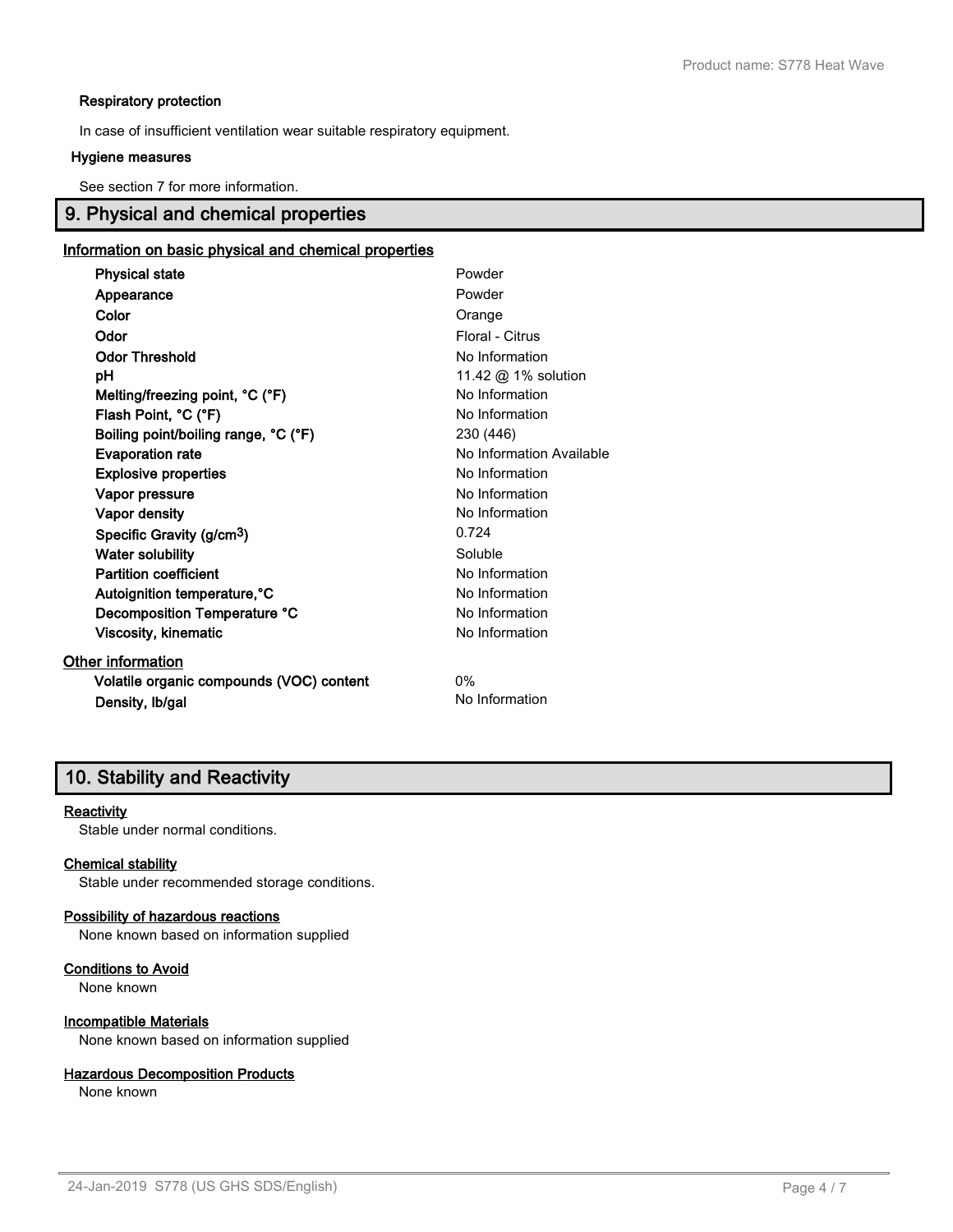### **11. Toxicological Information**

#### **Information on toxicological effects**

### **Acute toxicity**

### **Product Information**

No Information

#### **The following values are calculated based on chapter 3.1 of the GHS document**

**ATEmix (oral)** 7,655.425561 mg/kg **ATEmix (dermal)** 10,537.351624 mg/kg

#### **Component Information**

| CAS-No.    | <b>Chemical Name</b>           | LD50 Oral                | LD50 Dermal           | <b>LC50</b> Inhalation     |
|------------|--------------------------------|--------------------------|-----------------------|----------------------------|
| 497-19-8   | Sodium carbonate               | 4090 mg/kg Rat           | 2002                  | 0.8 mg/l Guinea pig (Dust) |
| 6834-92-0  | Sodium Metasilicate            | 1153 mg/kg Rat           | N.I.                  | N.I.                       |
| 112-34-5   | 2-(2-BUTOXYETHOXY)ETHANOL      | 5660 mg/kg Rat           | 2700 mg/kg<br>Rabbit  | N.I.                       |
| 36445-71-3 | Decyl phenoxybenzenedisulfonic | 900 mg/kg Rat            | >1000 mg/kg<br>Rabbit | N.I.                       |
| 7722-88-5  | Tetrasodium Pyrophosphate      | 1000 - 3000 mg/kg<br>Rat | N.I.                  | N.I.                       |

N.I. = No Information

#### **Skin corrosion/irritation.**

SKIN IRRITANT

#### **Eye damage/irritation.**

No Information

#### **Respiratory or skin sensitization.**

No Information

#### **Ingestion.**

No Information

#### **Germ cell mutagenicity.**

When symptoms persist or in all cases of doubt seek medical advice

**Carcinogenicity.**

No Information

#### **Reproductive toxicity.**

No Information

#### **Specific target organ systemic toxicity (single exposure).**

#### No Information

#### **Specific target organ systemic toxicity (repeated exposure).**

No Information

### **Aspiration hazard.**

No Information

#### **Primary Route(s) of Entry**

No Information

### **12. Ecological Information**

#### **Toxicity**

67.91010 % of mixture consists of components of unknown hazards to the aquatic environment.

#### **Ecotoxicity effects**

| <b>Chemical Name</b> | <b>Toxicity to algae</b> | Toxicity to fish               | Toxicity to daphnia and other<br>aquatic invertebrates |
|----------------------|--------------------------|--------------------------------|--------------------------------------------------------|
|                      |                          | LC50 96 h Lepomis macrochirus  |                                                        |
| Sodium carbonate     |                          | 300 mg/L, LC50 96 h            | EC50 48 h Daphnia magna 265                            |
| 497-19-8             |                          | Pimephales promelas 310 - 1220 | mg/L                                                   |
|                      |                          | mg/L                           |                                                        |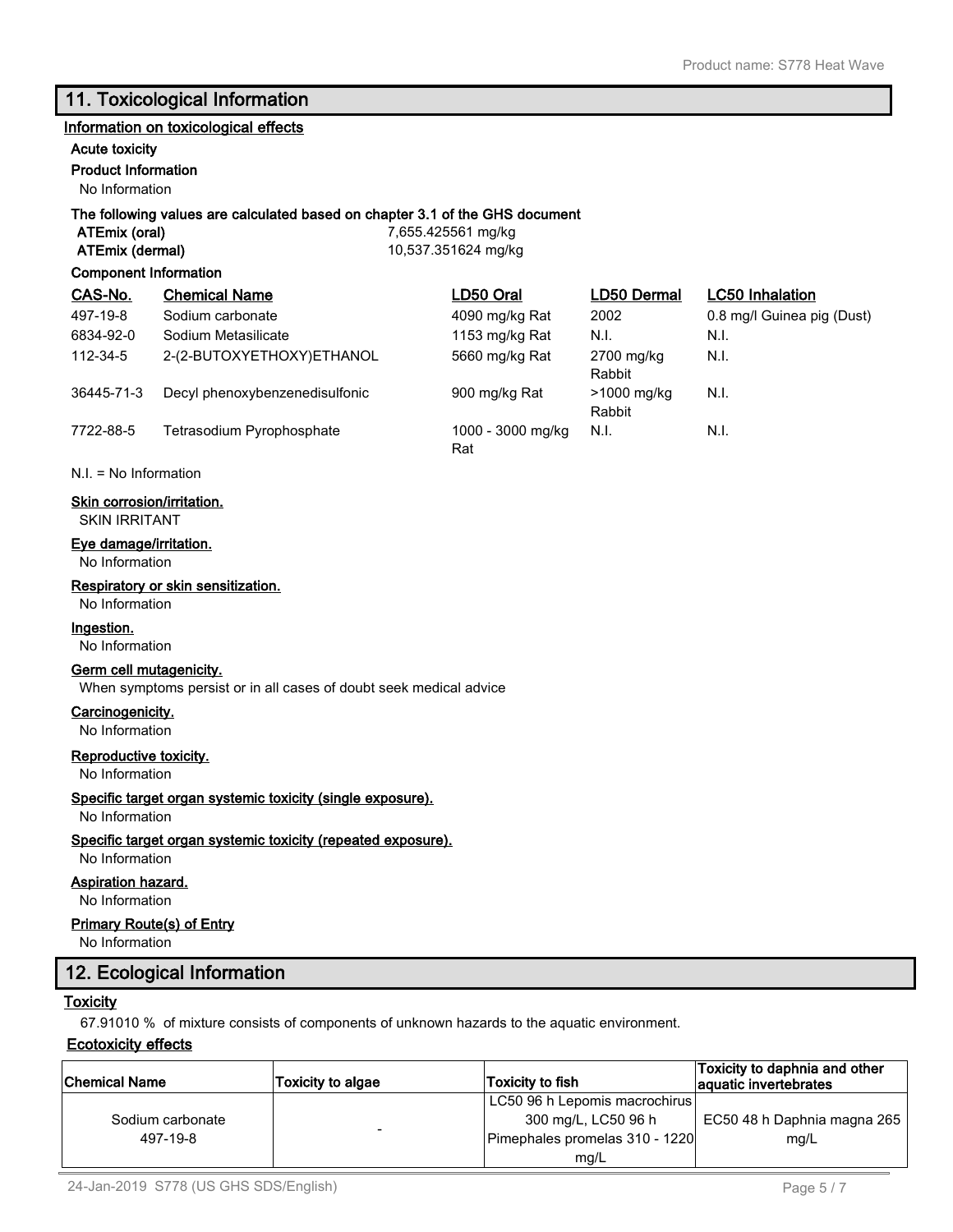| Sodium Metasilicate<br>6834-92-0                 |                                                | LC50 96 h Brachydanio rerio 210<br>mg/L, LC50 96 h Brachydanio<br>rerio 210 mg/L | $\overline{\phantom{0}}$ |
|--------------------------------------------------|------------------------------------------------|----------------------------------------------------------------------------------|--------------------------|
| 2-(2-BUTOXYETHOXY)<br><b>ETHANOL</b><br>112-34-5 | EC50 96 h Desmodesmus<br>subspicatus >100 mg/L | LC50 96 h Lepomis macrochirus EC50 48 h Daphnia magna >100<br>1300 mg/L          | mq/L                     |

#### **Persistence and degradability**

No data are available on the product itself.

#### **Bioaccumulative potential**

Discharge into the environment must be avoided.

#### **Mobility in soil**

No information

### **Other adverse effects**

No information

# **13. Disposal Considerations**

#### **Waste Disposal Guidance**

Disposal should be in accordance with applicable regional, national and local laws and regulations. No Information

### **14. Transport Information**

#### **DOT**

| <b>Hazard Class:</b> | Not regulated |
|----------------------|---------------|
|                      |               |

| <b>IMDG</b>          |               |
|----------------------|---------------|
| <b>Hazard Class:</b> | Not regulated |
|                      |               |

**IATA** Not regulated

# **15. Regulatory Information**

# **International Inventories:**

| <b>TSCA</b>          | Complies |
|----------------------|----------|
| DSL                  | Complies |
| <b>EINECS/ELINCS</b> |          |
| <b>ENCS</b>          |          |
| <b>IECSC</b>         |          |
| <b>KECI</b>          |          |
| <b>PICCS</b>         |          |
| <b>AICS</b>          |          |
| <b>NZIoC</b>         |          |